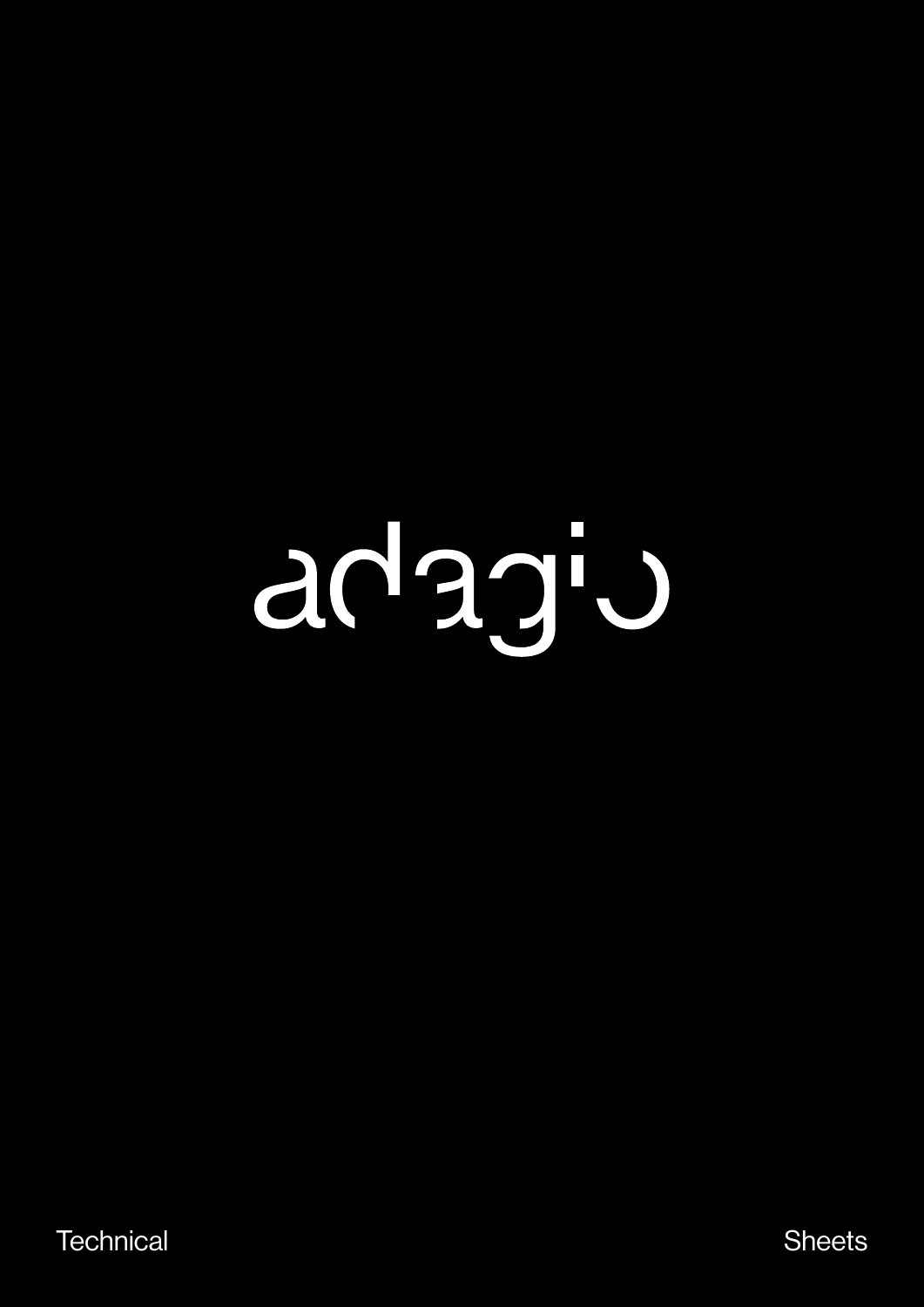adagiu

# Venerdì

| 12,5%VOL                         | Made in Italy                                                                                                                              |
|----------------------------------|--------------------------------------------------------------------------------------------------------------------------------------------|
|                                  |                                                                                                                                            |
|                                  |                                                                                                                                            |
|                                  |                                                                                                                                            |
|                                  |                                                                                                                                            |
| Age of the vineyard: 9 years     |                                                                                                                                            |
| Yield: 50 q.li/ha                |                                                                                                                                            |
| Altitude: 280                    |                                                                                                                                            |
| <b>Exposure: SOUTH</b>           |                                                                                                                                            |
|                                  |                                                                                                                                            |
| <b>Fermentation: Spontaneous</b> |                                                                                                                                            |
|                                  |                                                                                                                                            |
| Ageing: Steel for about          |                                                                                                                                            |
|                                  |                                                                                                                                            |
|                                  |                                                                                                                                            |
|                                  | Denomination: Garganega<br>Variety: Garganega 100%<br>Zone: Barbarano Mossano<br>Soil: Calcareous/clayey<br>Total sulphur dioxide: 26 mg/l |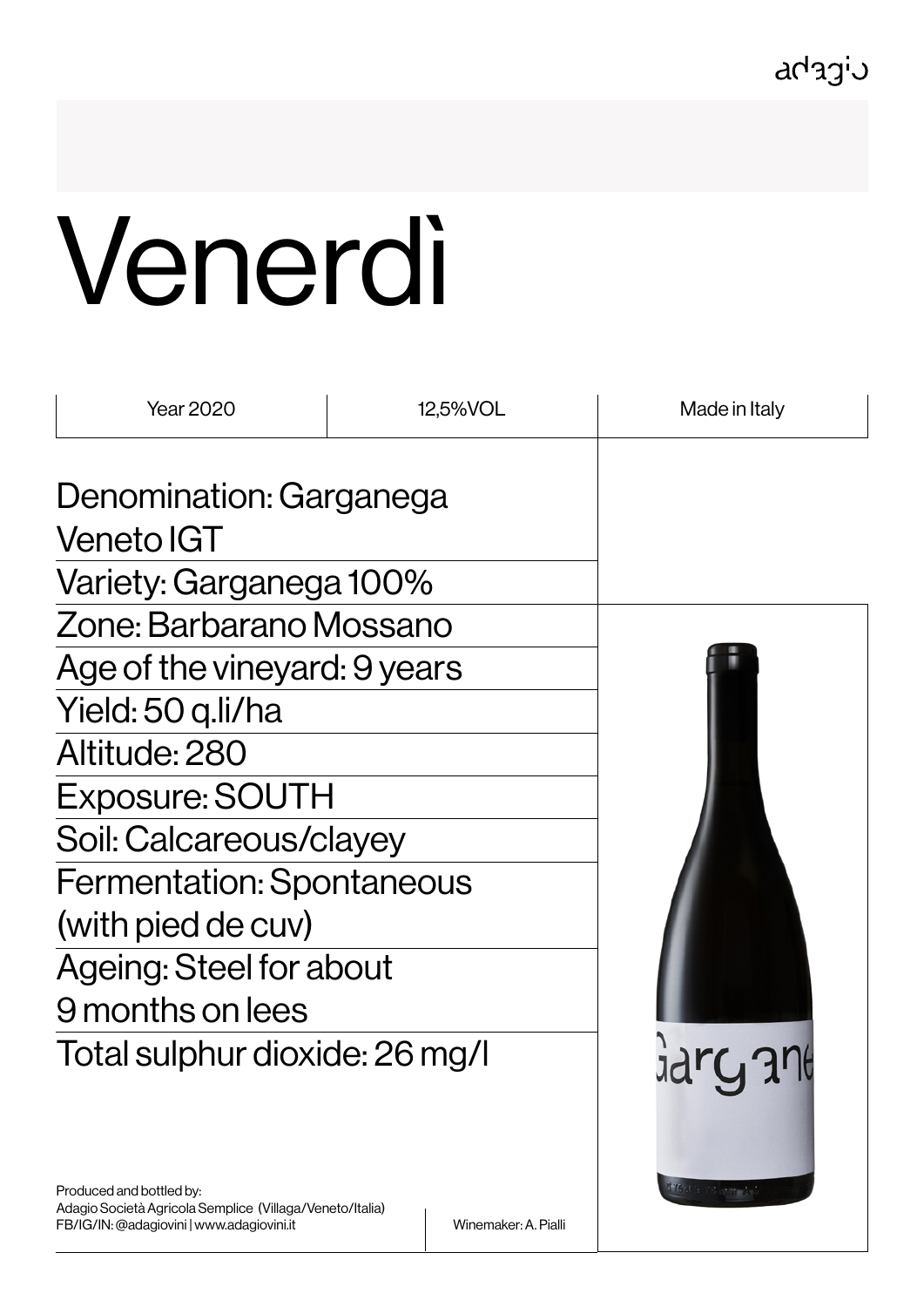#### cicrha

# Legami

| <b>Year 2020</b>                 | 13,5%VOL | Made in Italy |
|----------------------------------|----------|---------------|
| Denomination: Tai Rosso          |          |               |
| <b>Veneto IGT</b>                |          |               |
| Variety: Tai Rosso 100%          |          |               |
| Zone: Villaga                    |          |               |
| Age of the vineyard: 4 years     |          |               |
| Yield: 30 g.li/ha                |          |               |
| Altitude: 100                    |          |               |
| Exposure: SOUTH/SOUTH-EAST       |          |               |
| Soil: Clayey                     |          |               |
| <b>Fermentation: Spontaneous</b> |          |               |
| (with pied de cuv)               |          |               |
| Ageing: Steel for about          |          |               |
| 9 months on lees                 |          |               |
| Total sulphur dioxide: 23 mg/l   |          | 31H           |

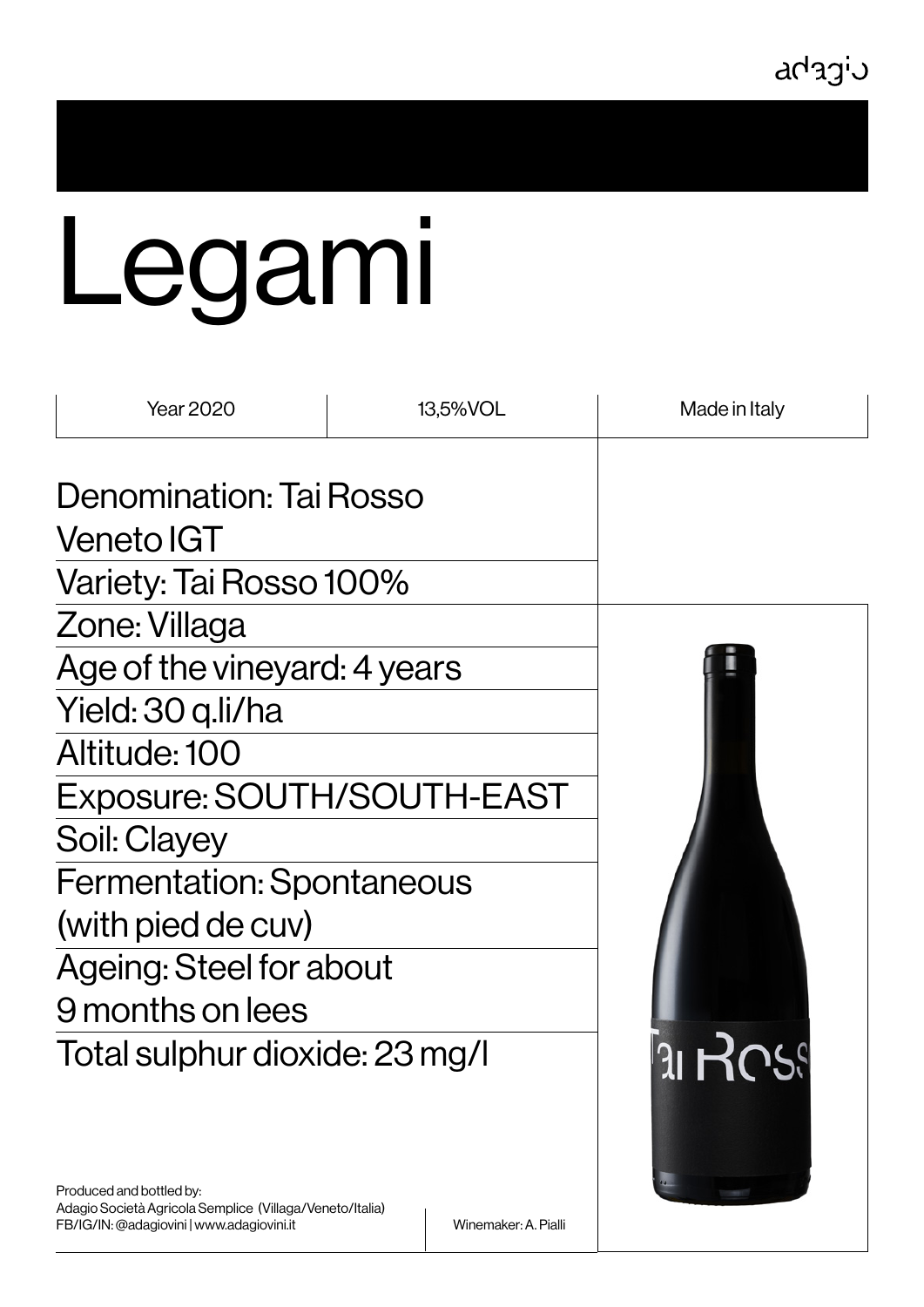## Senza Pensieri

| <b>Year 2020</b>                      | 11,5%VOL | Made in Italy |
|---------------------------------------|----------|---------------|
| <b>Sparkling Wine</b>                 |          |               |
| Extra-Brut                            |          |               |
| Variety: Garganega 100%               |          |               |
| Zone: Barbarano Mossano               |          |               |
| Age of the vineyard: 14 years         |          |               |
| Yield: 80 q.li/h                      |          |               |
| Altitude: 150                         |          |               |
| <b>Exposure: NORTH</b>                |          |               |
| Soil: Calcareo                        |          |               |
| Fermentation: 1° Spontaneous (with    |          |               |
| pied de cuve), 2° with neutral yeasts |          |               |
| <b>Ageing: Steel for about</b>        |          |               |
| 8 months on lees                      |          |               |
| Vinification: charmat method          |          |               |
| for about 90 days                     |          |               |
| Total sulphur dioxide: 55 mg/l        |          |               |
| Droduced and bottled by               |          |               |

Produced and bottled by: Adagio Società Agricola Semplice (Villaga/Veneto/Italia) FB/IG/IN: @adagiovini | www.adagiovini.it Winemaker: A. Pialli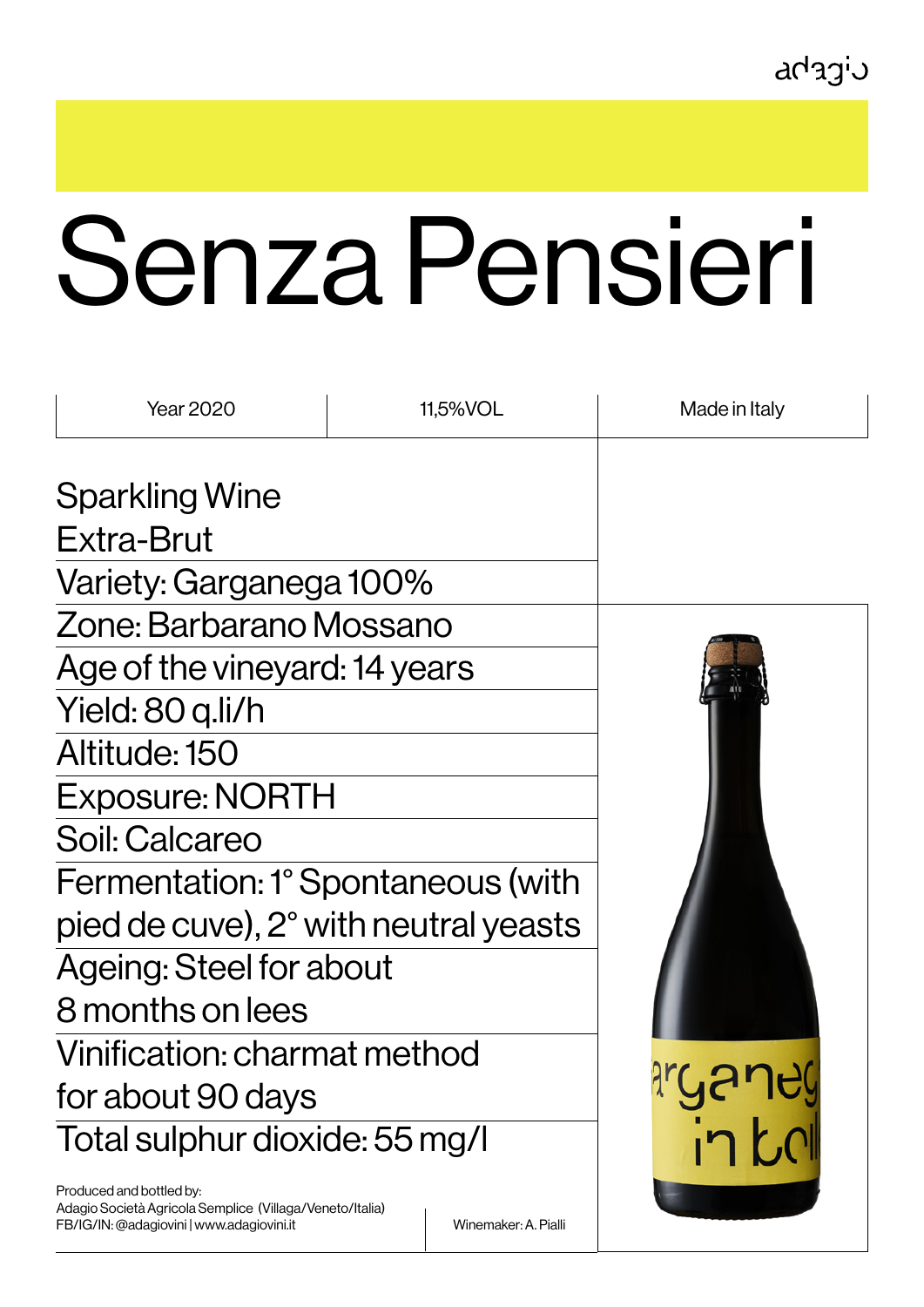## Prospettiva 1

| <b>Year 2020</b>                 | 12,5%VOL | Made in Italy |
|----------------------------------|----------|---------------|
| Denomination: Chardonnay         |          |               |
| <b>Veneto IGT</b>                |          |               |
| Variety: Chardonnay 100%         |          |               |
| Zone: Barbarano Mossano          |          |               |
| Age of the vineyard: 6 years     |          |               |
| Yield: 40 q.li/h                 |          |               |
| Altitude: 280                    |          |               |
| <b>Exposure: SOUTH</b>           |          |               |
| Soil: Calcareous/clayey          |          |               |
| <b>Fermentation: Spontaneous</b> |          |               |
| on mass                          |          |               |
| Ageing: Clay amphora in contact  |          |               |
| with the skins for 5 months,     |          |               |
| steel 4 months                   |          | Pruspettiva 1 |
| Solforosa Totale: 7,7 mg/l       |          |               |
|                                  |          |               |

Produced and bottled by: Adagio Società Agricola Semplice (Villaga/Veneto/Italia) FB/IG/IN: @adagiovini | www.adagiovini.it Winemaker: A. Pialli